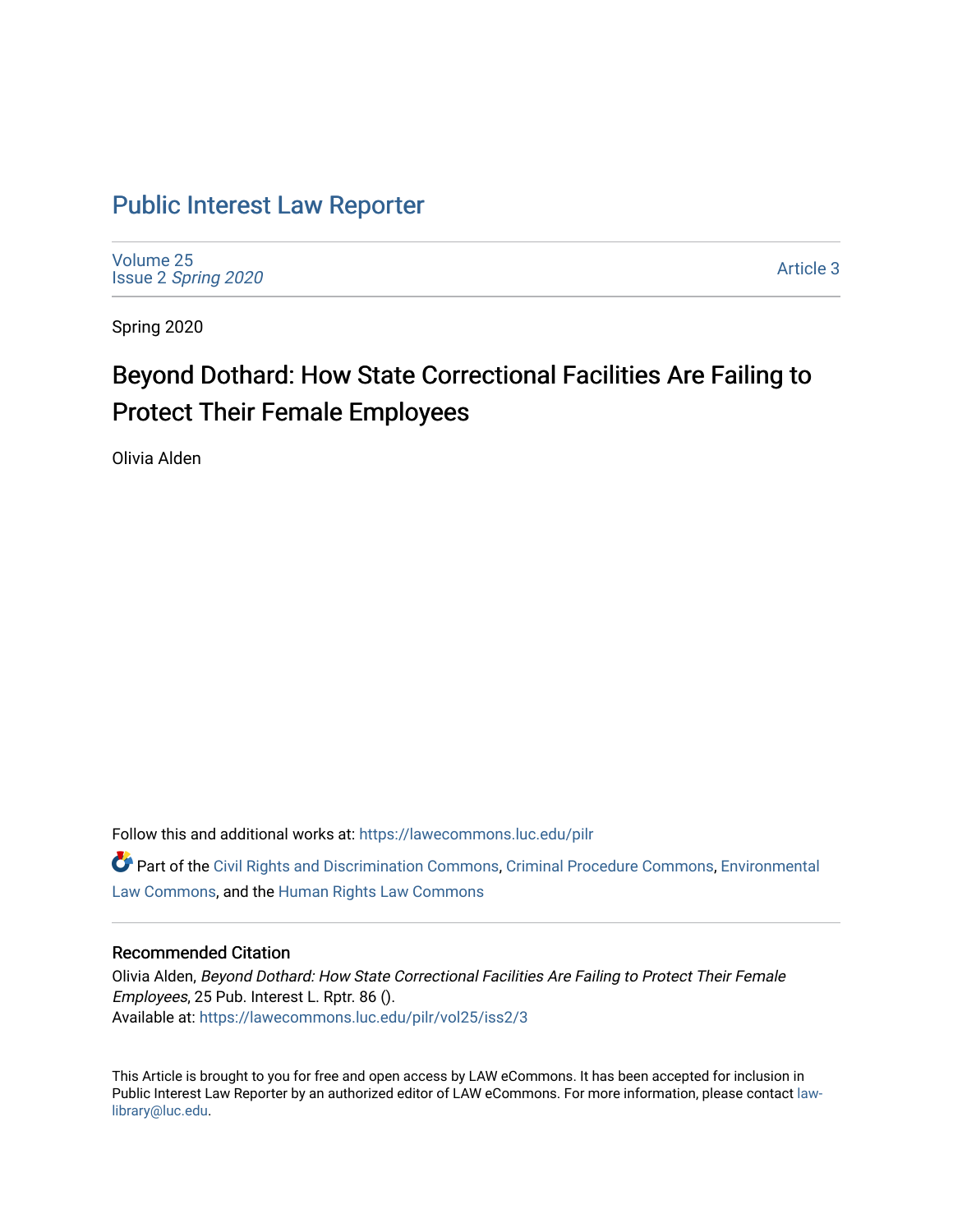# **Beyond** *Dothard:* **How State Correctional Facilities Are Failing to Protect Their Female Employees\***

# Olivia Alden

In 1977, the Supreme Court found in *Dothard v. Rawlinson* that the State can discriminate based on gender in the hiring of correctional officers in "contact" positions.1 Contact positions are those which involve close physical proximity to inmates.<sup>2</sup> In *Dothard*, the Court found that the State of Alabama's discrimination in the hiring of correctional officers was justified as a bona fide occupational qualification (BFOQ).<sup>3</sup> The BFOQ is a defense that employers can use in discrimination actions brought under Title VII of the Civil Rights Act of 1964 (Title VII).<sup>4</sup> The language of the statute provides that discrimination on the basis of sex, religion, or national origin can be a "bona fide occupational qualification reasonably necessary to the normal operation of a particular business or enterprise."5 The BFOQ defense is controversial and seldom used, but in *Phillips v. Martin Marietta Corp.,* the first gender discrimination case to reach the Court under Title VII, the Court suggested the respondent use the BFOQ defense on remand.<sup>6</sup> The Court did make it clear, however, that there is a very narrow range of jobs where the BFOQ defense will prevail.<sup>7</sup>

In *Dothard,* the discriminatory qualifications at issue were a minimum and maximum height and weight requirement.<sup>8</sup> Based on statistical analysis presented by respondent, the height requirements disqualified 33.29% of women in the United States between the ages of 18 and 79.<sup>9</sup> The Court held that while this was a clearly discriminatory qualification that had a disparate impact, the BFOQ defense applied.<sup>10</sup> The Court found that the State of Alabama had a legitimate interest in hiring almost exclusively, male correctional officers because a woman has less ability to maintain order in a male prison

- 5 Civil Rights Act, 42 U.S.C. § 2000e-2 (1964).
- **<sup>6</sup>***Phillips v. Martin Marietta Corp.,* 400 U.S. 542, 545 (1971).
- *7 Id.*

**<sup>8</sup>***Dothard, 433* U.S. at *323-24.*

- *9 Id.* at 329.
- **<sup>10</sup>***Id.* at *365-66.*



Please be advised that this article discusses extreme acts of sexual violence and sexual assault. *<sup>1</sup>Dothard v. Rawlinson, 433* U.S. 321, *365-66* (1977).

*<sup>2</sup> Id.* at 321

*<sup>3</sup> Id.* at *365-66.*

<sup>4</sup> Civil Rights Act, 42 U.S.C. %% 2000e-2000e-17 (1964).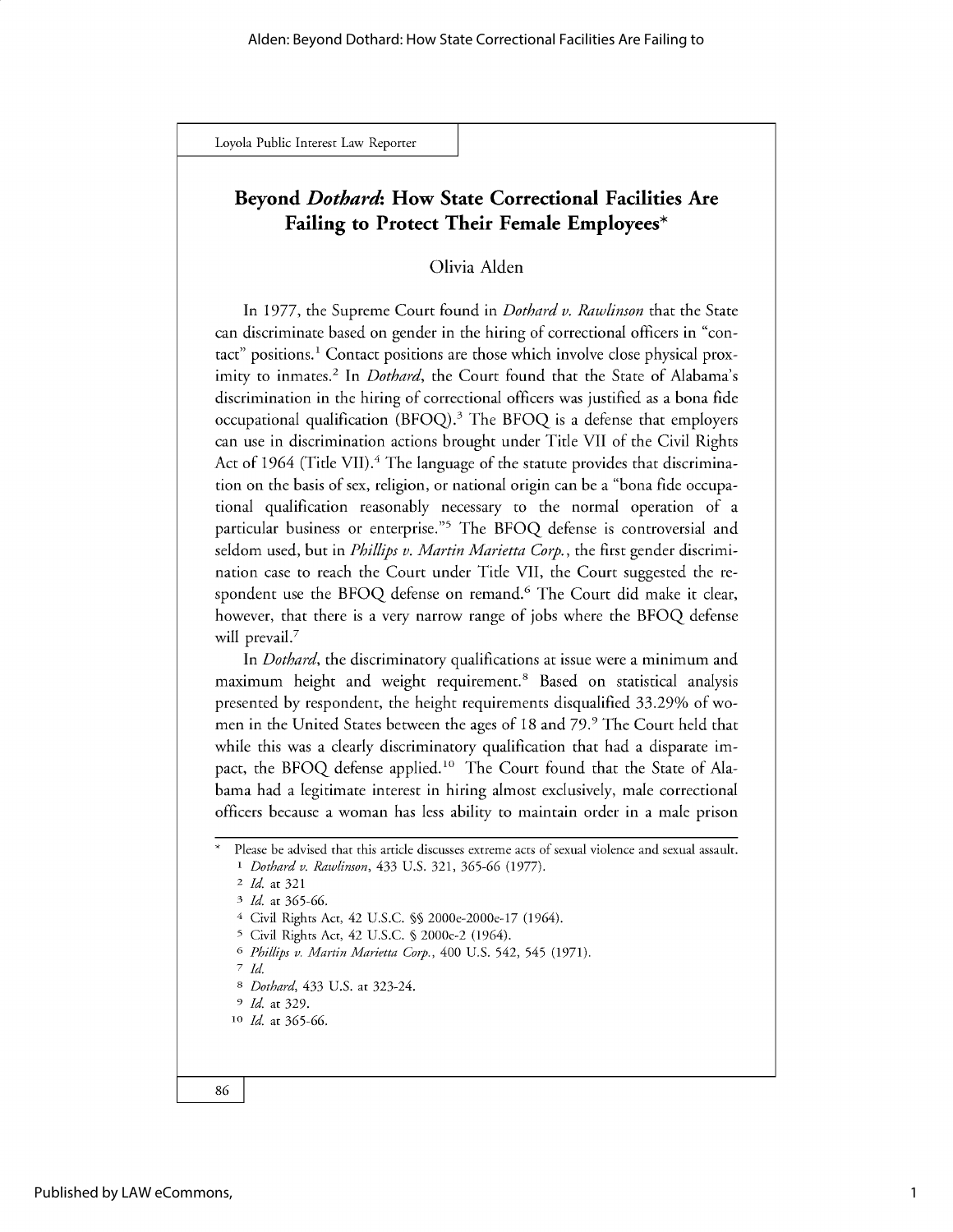relative to men.<sup>11</sup> Dothard does not provide an outright ban on hiring women as correctional officers, as is evident by the number of female correctional officers across the United States.<sup>12</sup> Women can and do work in prisons, and the Court correctly recognized that there are dangers specific to women working directly with incarcerated populations.<sup>13</sup> However, rather than banning women from what are often, high-paying, lucrative positions,<sup>14</sup> the State should supply support to female correctional officers and take their concerns seriously rather than claiming danger and harassment are expected parts of the job.<sup>15</sup> In the twenty-first century, female correctional officers and other civilian women that work in prisons are receiving the financial benefits of employment in these positions, but face extreme sexual harassment at the hands of the inmates.<sup>16</sup>

This article focuses on the abhorrent sexual harassment female correctional officers face at the hands of the prison and jail detainees, and why States have a duty to protect these women under Title VII. After Dothard, States treated women as if they were doing them a favor by hiring them.<sup>17</sup> Women are expected to tolerate sexual harassment as an implicit responsibility of the job.<sup>18</sup> This article argues that sexual harassment is not to be expected in any position, specifically within correctional positions, and that by failing to take any action to address the sexual harassment within prisons, States are exposing themselves to liability under Title VII.<sup>19</sup> We can have our opinions about the problems of the prison industrial complex and mass incarceration, but in the meantime, there are thousands of women employed in these institutions.<sup>20</sup> These women

**<sup>11</sup>**Id. at 336.

**<sup>12</sup>** See **FEDERAL BUREAU OF PRISONS: STAFF STATISTICS** (2020), https://www.bop.gov/ about/statistics/statistics\_staff\_gender.jsp (showing that 27.9% of correctional officers in federal prisons are female).

**<sup>13</sup>** *Dothard, 433* U.S. at 336.

**<sup>14</sup>**Interview with Marni Willenson, Owner, Willenson Law (Feb. 21, 2020). *See also* Dani Arbuckle, *The Advantages of a Career as a Corrections Officer,* **CHRON,** https://work.chron.com/ advantages-career-corrections-officer-15094.html (last visited Feb. 19, 2020).

**<sup>15</sup>**Megan Crepeau, *Female jail guards join public defenders in suing over sexual harassment by detainees,* **CHICAGO TRIBUNE** (Nov. 10, 2017), https://www.chicagotribune.com/news/break ing/ct-met-sex-harassment-correctional-officers-lawsuit-20171110-story.html.

**<sup>16</sup>**Michael Alison Chandler, *Women working in male prisons face harassment from inmates and co-workers,* **WASHINGTON POST** (Jan. 27, 2018), https://www.washingtonpost.com/local/socialissues/women-working-in-male-prisons-face-harassment-from-inmates-and-co-workers/2018/ 01/27/21552cee-01f1-11e8-9d31-d72cf78dbeee\_story.html.

**<sup>17</sup>** Crepeau, *supra* note 14.

*<sup>18</sup>Id.*

**<sup>19</sup>***See Garrett v. Dep't of Corr.,* 589 F.Supp.2d 1289, 1298 (M. D. Fl. 2007); *Freitag v. Ayers,* 468 F.3d 528, 539 (9th Cir. **2006).**

**<sup>20</sup> FEDERAL BUREAU OF PRISONS,** *supra* note 11.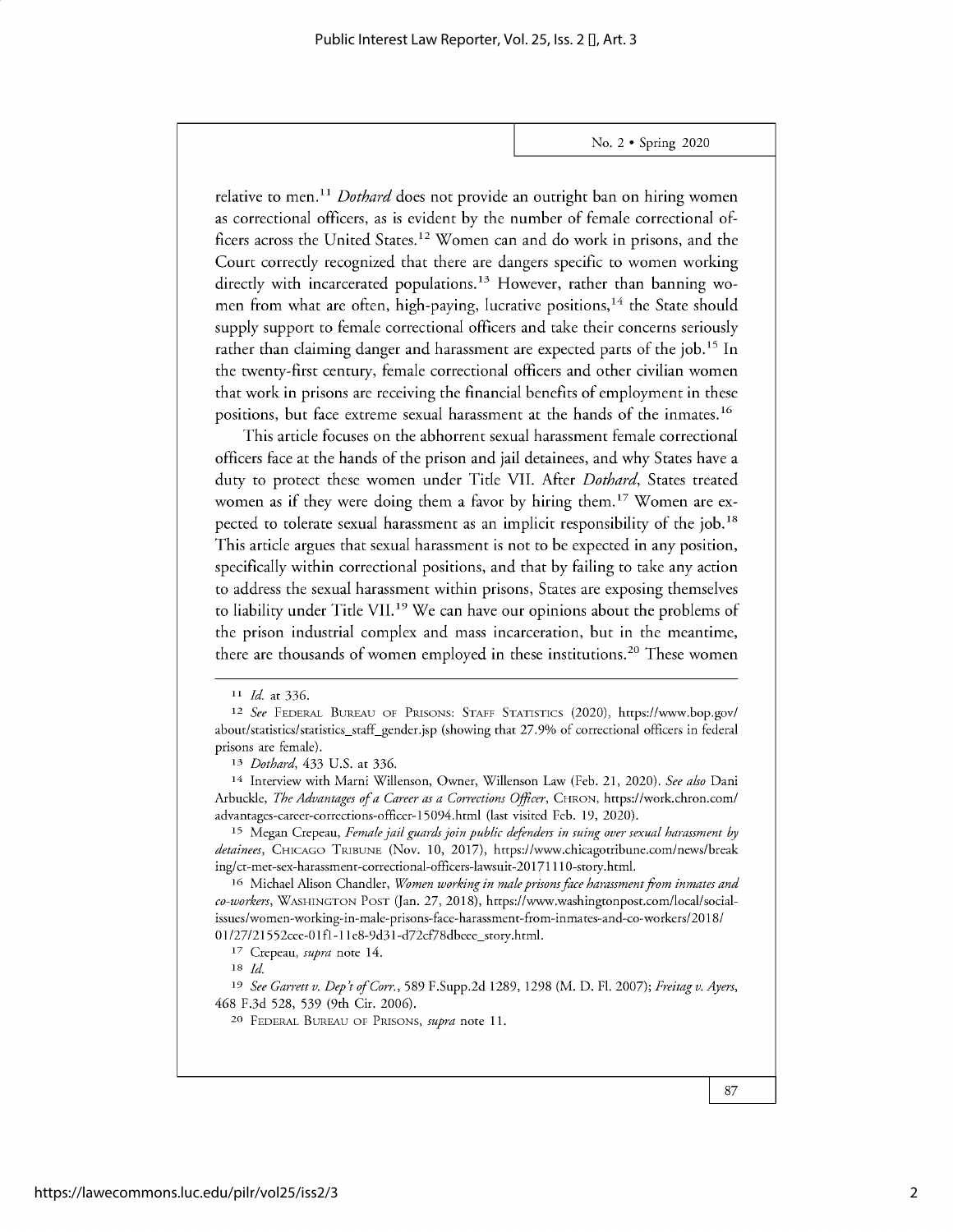deserve a workplace free from sexual harassment. The States have the power in their hands to combat this epidemic and keep their employees safe from sexual assault and harassment in their workplace.<sup>21</sup>

# THE REALITY OF WORKING IN PRISONS WHILE FEMALE

A prison is a correctional institution, but it is also a workplace.<sup>22</sup> Aggressive sexual behavior from inmates often contributes to a hostile work environment.<sup>23</sup> This behavior includes female correctional officers being catcalled, receiving sexual threats, and inmates masturbating and exposing themselves to female employees. $24$  In some prisons, the sexual violence is so widespread that female employees attempt to hide any trace of their femininity when going into work.<sup>25</sup> The sexual harassment is so severe in these environments that some experts report that it is a "miracle" that no sexual assaults have occurred yet.<sup>26</sup> Rapes will inevitably happen unless the States take corrective actions against inmates that commit sexually violent behavior.<sup>27</sup> The details of some of the assaults and exposure incidents female prison employees have experienced are extremely difficult to read, but it is important to discuss some specific incidents in order for readers to understand the reality of working in these sexually charged environments.

In 2017, the Bureau of Prisons (BOP) agreed to pay \$20 million to female employees at the Coleman prison complex, which was the largest settlement of any Title VII gender discrimination settlement of the past decade.<sup>28</sup> One class member in the suit reported that she often saw 25 to 30 inmates masturbating during a single shift.<sup>29</sup> In a Pennsylvania prison, one female correctional officer

<sup>24</sup>Chandler, *supra* note 15.

25 Caitlin Dickerson, *Hazing, Humiliation, Terror: Working While Female in Federal Prison,* N.Y. TIMES (Nov. 17, 2017), https://www.nytimes.com/2018/11/17/us/prison-sexual-harass ment-women.html.

**<sup>26</sup>**Interview with Marni Willenson, *supra* note 13.

27 *Id*

28 Dickerson, *supra* note 24.

29 *Id*

<sup>21</sup>*See Freitag,* 468 F.3d at 539.

<sup>22</sup>Interview with Marni Willenson, *supra* note 13.

**<sup>23</sup>** Alysia Santo, *The Unique Sexual Harassment Problem Female Prison Workers Face,* THE MARSHALL PROJECT (Nov. 9, 2017), https://www.themarshallproject.org/2017/11/09/theunique-sexual-harassment-problem-female-prison-workers-face.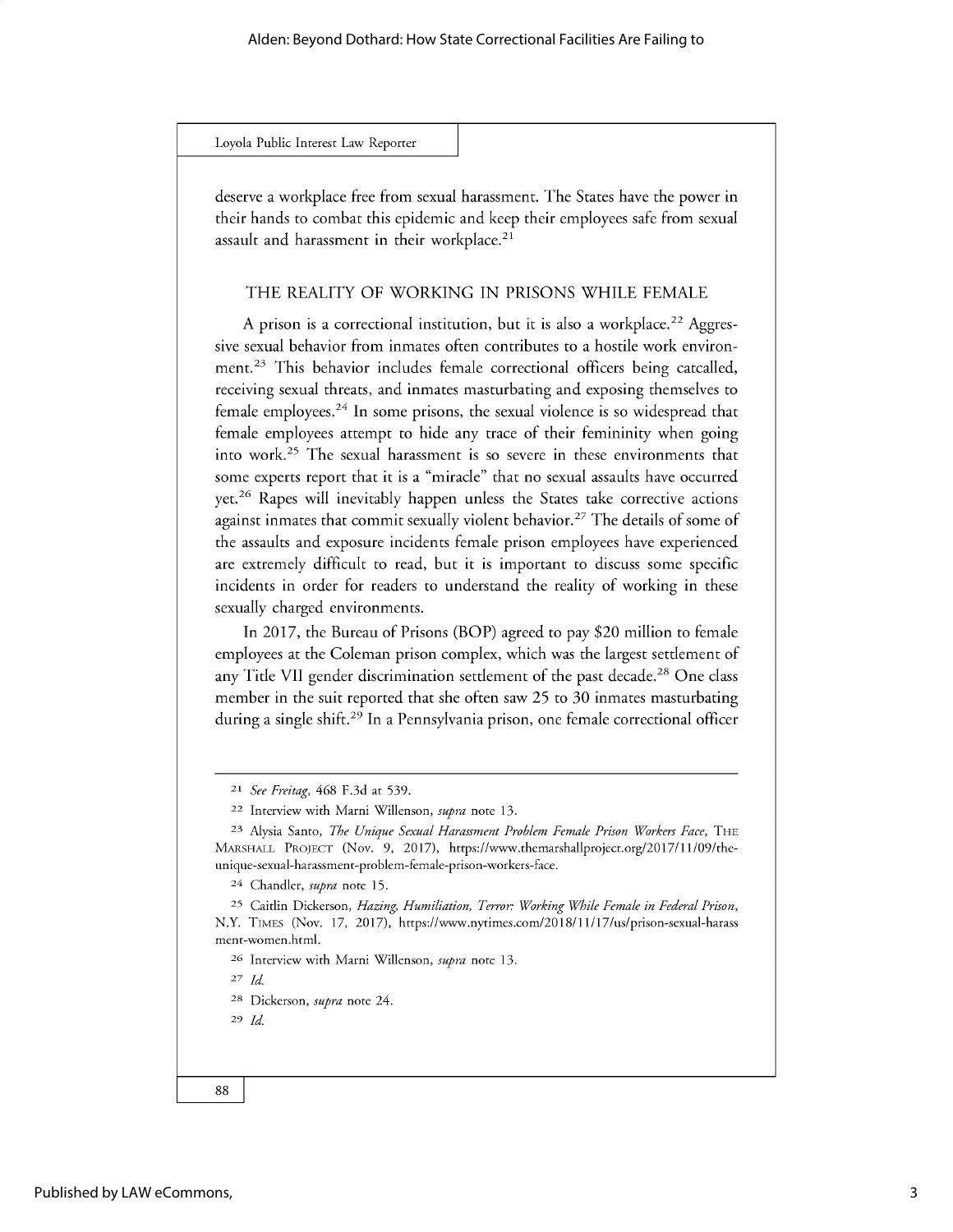**that she has seen "more men masturbate than I can count".30 The same correctional officer stated that she had seen so many men masturbate that she began to ignore when inmates exposed themselves to her and look away from their exposed penises in order to avoid going through the hassle of filling out the accompanying paperwork.31 While escorting a high-risk inmate to the medical unit, she turned around and saw that the inmate was fully covered in semen. <sup>3</sup><sup>2</sup>**

**A case manager in a Tucson prison (a civilian worker) found herself facing incarceration after being criminally charged with raping an inmate who raped her.33 She was prosecuted under a federal law that states that inmates are legally unable to consent to sex while** incarcerated. <sup>3</sup>4 **The law was enacted to protect inmates from rape by guards or fellow inmates who could later claim that the sex had been consensual, but in this case it was used as a sword to** prosecute a rape victim.<sup>35</sup> The inmate in this case testified that the sex had **been** consensual. <sup>3</sup>6 **After two years of fighting her attacker in court, a jury acquitted the case manager of all charges.<sup>37</sup>**

**The previous example was the worst case scenario for female correctional employees, but constant exhibitionist masturbation and inmates exposure is the norm for women who work in jails across the country.38 The masturbation is so severe that many women cannot go a single shift without seeing an exposed penis.3 9 In Cook County, inmates receive foods in their cells through small doors known colloquially as "chuck holes". <sup>40</sup>All civilian workers that deliver food know that inmates will put their erect penises through the hole and masturbate towards any female employee that may be headed down the** hall.<sup>41</sup> Feces and urine are also often thrown through these holes, but supervi**sory staff have implemented strict discipline when these fluids are thrown through the holes, which has led to a decrease in these incidents. <sup>4</sup><sup>2</sup>**

*31 Id 32 Id 33* **Dickerson,** *supra* **note 24.** 34 *Id* <sup>35</sup>*Id* <sup>36</sup>' *Id* 37 *Id 38* **Interview with Marni Willenson,** *supra* **note 13.** 39 *Id* **40** *Id* **41** *Id* **42** *Id*

**<sup>30</sup>Talisa** J. Carter, *My Sexual Harassers Were Behind Bars. I Was Their Guard,* THE MAR-**SHALL PROJECT (Feb. 8, 2018), https://www.themarshallproject.org/2018/02/08/my-sexual-ha rassers-were-behind-bars-i-was-their-guard.**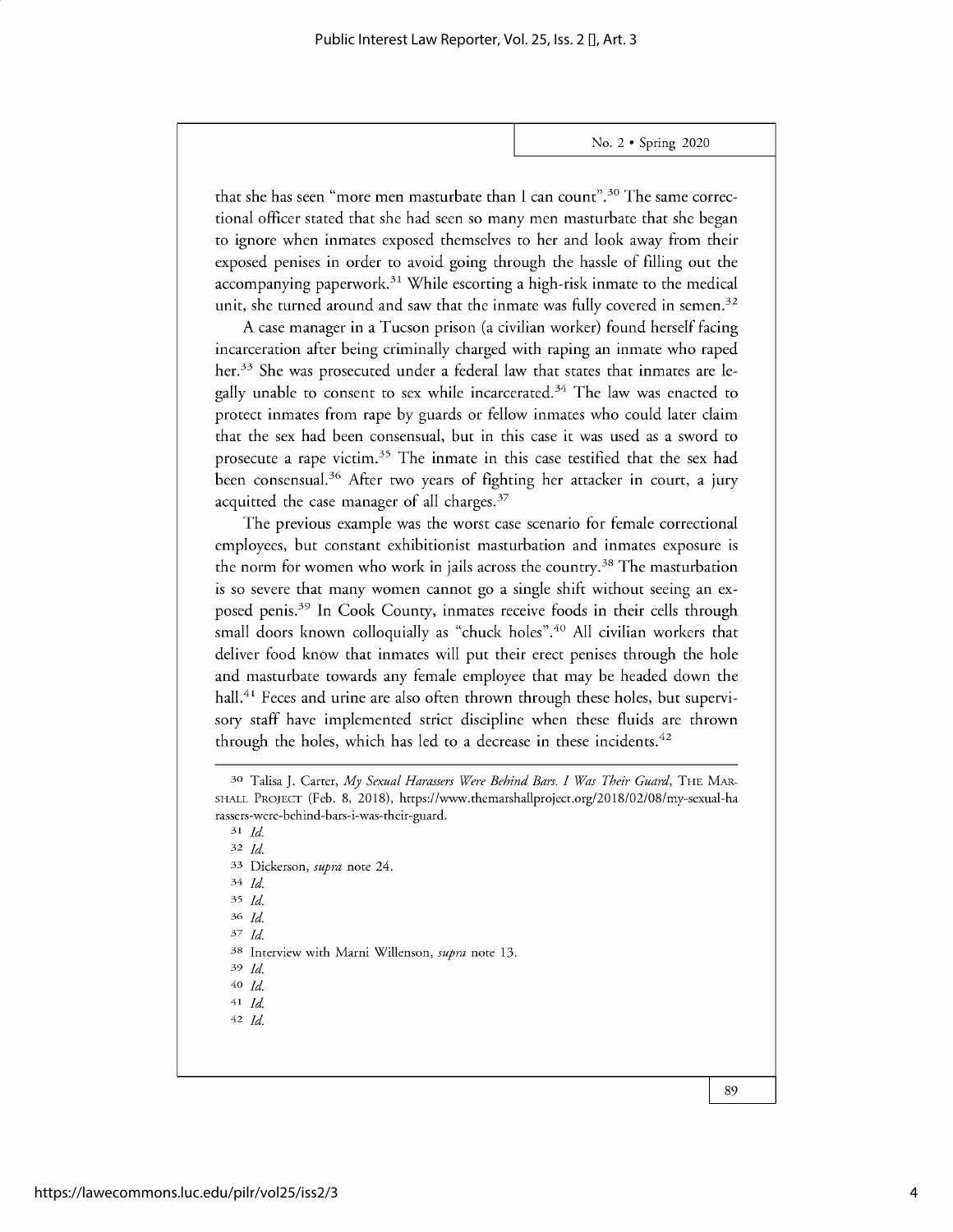Additionally, male guards are complicit, or are often deliberate, in allowing this level of harassment to occur. In some prisons, the inmates colloquially call the practice of masturbating or exposure to female employees "gunning" or "clapping."<sup>43</sup> A lawsuit filed in California alleges that male officers in the prison allowed inmates access to female officers and used "gunning" as a reward for good behavior.<sup>44</sup> Inmates that were given this "reward" were moved into cells where they had a better view of female staff and could masturbate to them or expose themselves.<sup>45</sup> The male officers provided the inmates with empty milk cartons for their semen. <sup>46</sup>

Male supervisors in correctional institutions have told female employees that complain about sexual harassment and misconduct that this abuse is part of the job.<sup>47</sup> Those up the chain of command tell female employees that they voluntarily signed up to work in these environments and they are free to leave if they do not want to tolerate the harassment.<sup>48</sup> But as these positions often provide great pay and benefits to their employees, States should work to ensure that these positions are safe for all those that choose to undertake them.<sup>49</sup>

## WHY WOMEN CHOOSE TO WORK IN PRISONS

As previously stated, correctional officer positions are often high-paying. The simple reason that women are drawn to these jobs is because they are stable, government jobs, with low entry requirements.<sup>50</sup> Prisons are particularly attractive work places in rural communities because many prisons are located in rural areas where there are fewer employment opportunities.<sup>51</sup> One former correctional officer reported that she was hired at a federal prison in Miami where she earned a pension and was given a chance for early retirement.<sup>52</sup> These positions can also stand as a starting point for women to return to school, while still being able to support their families.<sup>53</sup>

<sup>43</sup> Dickerson, *supra* note 24. 44 *Id* 45 *Id* 46 *Id* 47 Crepeau, *supra* note 14. 48 *Id* 49 Chandler, *supra* note 15. **50** *Id* <sup>51</sup>*Id.* 52 *Id.* 53 Interview with Marni Willenson, *supra* note *13; see also id.*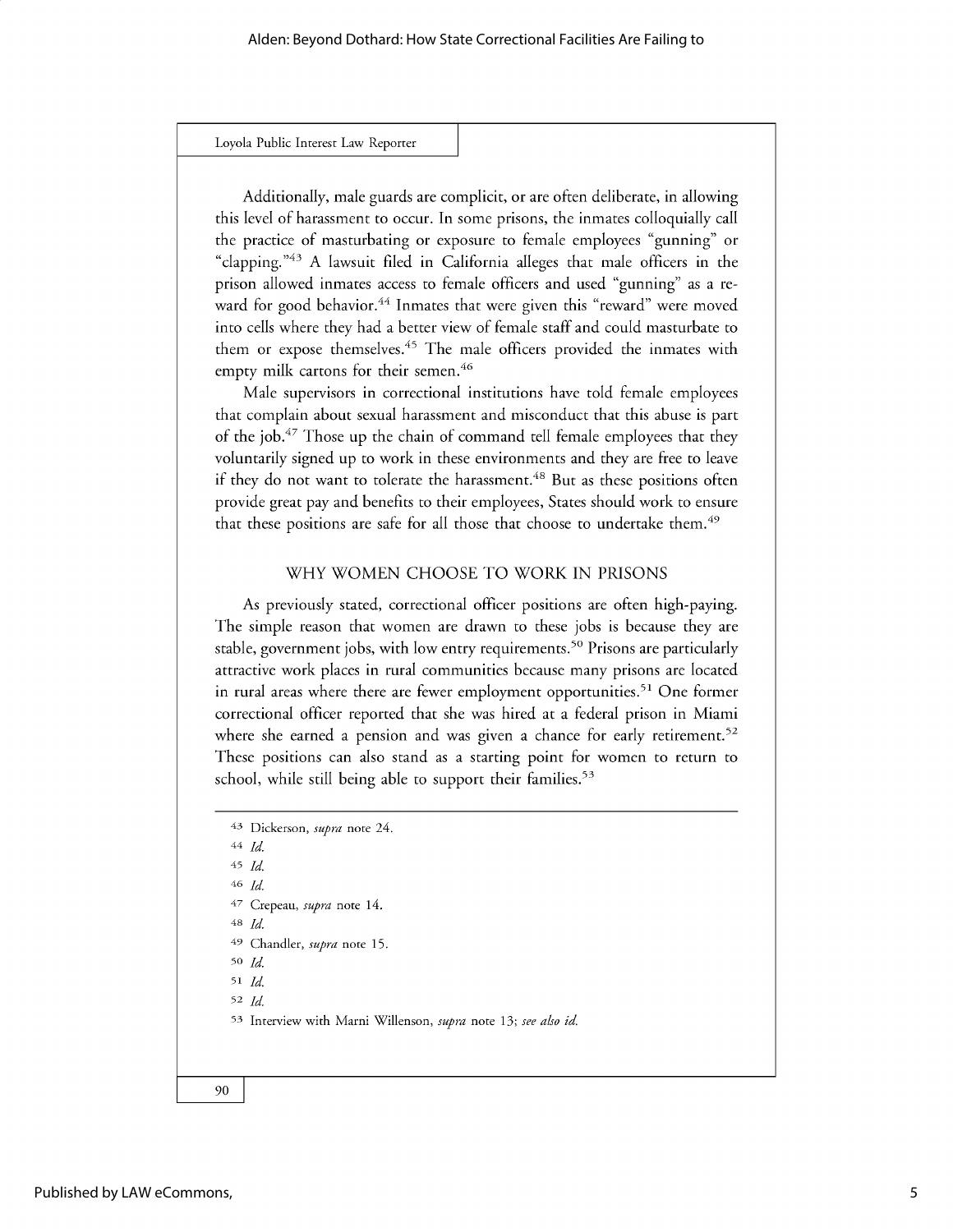The constant harassment, however, can prevent some female employees from accessing these benefits. For example, one former correctional officer became fearful in her daily life because of the harassment she was exposed to at work.<sup>5</sup>4 It is not uncommon for female correctional officers and civilian jail employees to suffer from extreme emotional distress and symptoms of posttraumatic stress disorder.<sup>55</sup> Eventually, the employee in this case took an early retirement, even though it meant taking a reduced pension, because she was unable to cope with the sexual harassment she faced at work.<sup>56</sup>

Correctional officers in most States also benefit from being members of strong and influential unions.<sup>57</sup> In many southern States, the local departments of corrections do not have unions, and correctional officer positions are therefore lower paying.<sup>58</sup> Further, in States with no correctional officer unions, there are severe staff shortages.59 Having the backing of the union can assist female jail employees in filing disciplinary reports against inmates that engage in sexual misconduct.<sup>60</sup> The correctional officer unions also play a role in ensuring that the correctional institution, and those that run it, follow proper disciplinary procedures for inmates that engage in exhibitionist masturbation or other forms of sexual violence.<sup>61</sup>

# THE STATE'S RESPONSIBILITY TO PROTECT ITS EMPLOYEES FROM SEXUAL VIOLENCE

Generally, employers are liable for harassing conduct by non-employees when the employer ratifies or acquiesces in the harassment by not taking immediate care and/or corrective actions when it knew or should have known of the conduct.<sup>62</sup> Sexual violence against female employees occurs even in protective jurisdictions.<sup>63</sup> The problem is not with the individual incidents of the harassment, rather correctional institutions are failing to take corrective and

**<sup>61</sup>***Id*

- *62 Folkerson v. Circus Circus Enters., Inc.,* 107 F.3d 754, 756 (9th Cir. 1997).
- **<sup>63</sup>**Interview with Marni Willenson, *supra* note 13.

<sup>54</sup> Santo, *supra* note 22.

**<sup>55</sup>** Interview with Marni Willenson, *supra* note 13.

**<sup>56</sup>** Santo, *supra* note 22.

<sup>57</sup>Chandra Bozelko, *Corrections officers can be the engine of justice reform, if they are in a union,* **THE GUARDIAN** (Sept. 7, 2015), https://www.theguardian.com/commentisfree/2015/ sep/07/corrections-officers-engine-justice-reform-if-in-a-union.

<sup>58</sup>*Id.*

<sup>59</sup>*Id*

**<sup>60</sup>**Interview with Marni Willenson, *supra* note 13.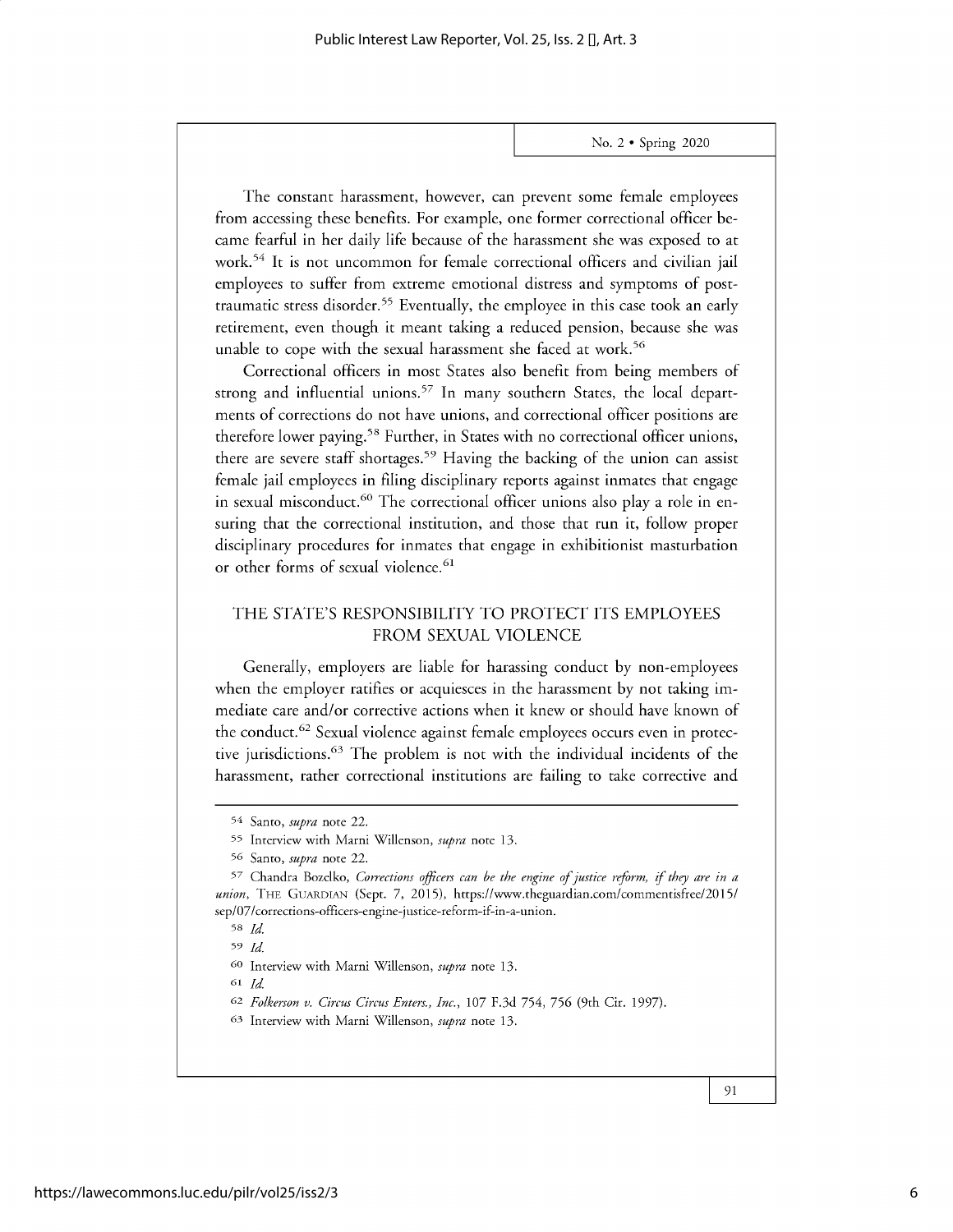reasonable actions.<sup>64</sup> In Cook County, a lawsuit is currently pending on behalf of female correctional officers against the Cook County Sheriffs Office (CCSO).<sup>65</sup> The suit alleges that the constant harassment is so inherently traumatizing it effectively creates a hostile work environment.<sup>66</sup>

The CCSO claims that there is nothing they can do to address the sexual harassment.<sup>67</sup> However, Marni Willenson, lead counsel on *Howard v. Cook County Sheriffs Office,* believes that the CCSO does not care about their employees and that they are more concerned with being perceived as a progressive Sheriffs Office through publicizing their efforts to improve conditions for inmates.<sup>68</sup> While it is certainly important to ensure that inmates maintain their constitutional rights during their incarceration, a jail still needs to be treated as a workplace.<sup>69</sup> Cook County has taken a position that there is nothing that can be done to prevent harassment because the inmates are uncontrollable.<sup>70</sup> However, prisons and jails are meant to be rehabilitative in nature. Therefore, in order to maintain order and discipline, there must be a response to the sex crimes perpetrated by inmates against female employees.<sup>71</sup>

Furthermore, there are concrete steps that have been implemented in other prisons that have greatly reduced incidents of sexual harassment. For example, Cook County uses special jumpsuits that restrict access to the groin area for known masturbators.<sup>72</sup> However, the CCSO has been extremely lax in enforcing the dress code, largely because of a lack of staff knowledge and training.<sup>73</sup> The CCSO has a stipulated zero-tolerance policy for masturbation, $74$  but the zero-tolerance policy is not implemented in practice, as is clearly demonstrated by the frequency of incidents and lack of discipline for offending inmates.<sup>75</sup> In Cook County jails, there is no coordinated way for civilian staff to report masturbation and exposure incidents.<sup>76</sup> In fact, there are civilian staff members working in the jail that do not even have a whistle to use as an alarm system if

68 Interview with Marni Willenson, *supra* note 13.

- **70** Crepeau, *supra* note 14.
- 71 Interview with Marni Willenson, *supra* note 13.

- 73 Interview with Marni Willenson, *supra* note 13.
- 74 Crepeau, *supra* note 14.
- 75 Interview with Marni Willenson, *supra* note 13.

<sup>76</sup>*Id*

<sup>64</sup> *Freitag,* 468 F.3d at 538.

<sup>65</sup>*See Howard v. Cook County Sheriffs Office,* 2019 WL *3776939.*

<sup>66</sup> Crepeau, *supra* note 14.

*<sup>67</sup> Id*

<sup>69</sup>*Id*

<sup>72</sup> Crepeau, *supra* note 14.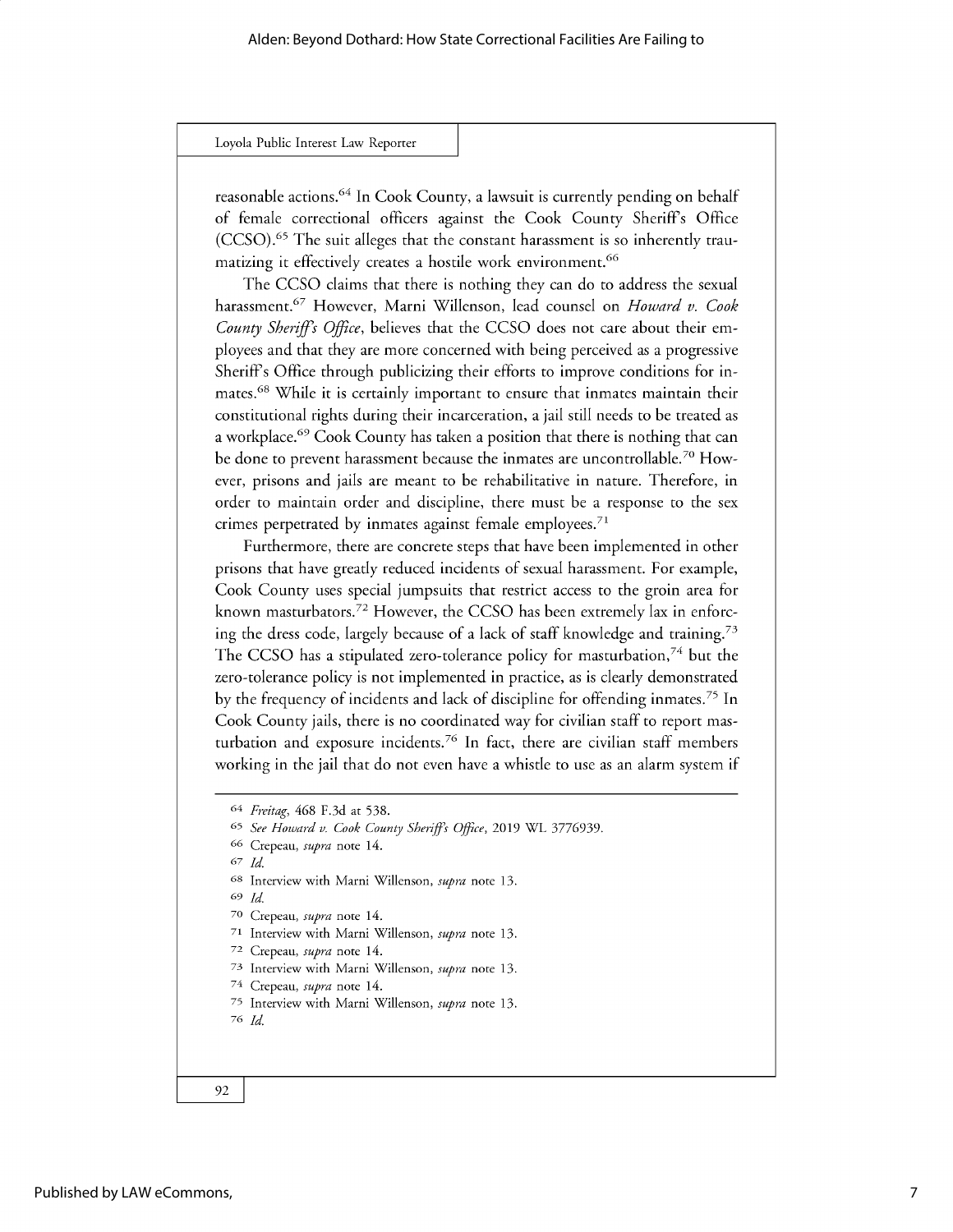an inmate exposes themselves or attacks the employee.<sup>77</sup> Other jurisdictions also use a semi-opaque film on control tower cells to prevent inmates from viewing staff and thwart misconduct.<sup>78</sup>

The 7th Circuit has held that employers may be liable under Title VII for third-party conduct.<sup>79</sup> The court, in *Berry v. Delta Airlines, Inc.* analyzed thirdparty liability in the coworker on coworker context.<sup>80</sup> In this case, the court found that an employer may be held responsible for third-party sexual harassment only if the employer knew or should have known about the third-party's acts of harassment and failed to take appropriate remedial actions.<sup>81</sup> The 9th and 1st Circuits have also held that when a third-party is the one undertaking the harassment, the employer must implement corrective measures that are reasonably calculated to end the harassment.<sup>82</sup> If the employer knew or should have known about the harassment, the employer is under a duty to take reasonable measures to correct the behavior.<sup>83</sup>

In *Freitag v. Ayers,* the 9th Circuit found that the Department of Corrections had, in fact, ratified the harassment by failing to take any immediate or corrective actions to the harassment its female employees experienced.<sup>84</sup> A prison is not immune from a legal obligation to take measures to protect its female employees from sexual abuse.85 The court in *Freitag* held that female jail employees have reason to expect that prison officials would seek, in good faith, to control extreme forms of inmate sexual misconduct.<sup>86</sup> The duty to protect employees from sexual harassment exists in all environments, even in a complex work environment such as a prison.<sup>87</sup> Prisons have a duty, as do all workplaces, to address a potentially dangerous situation created by nonemployees.<sup>88</sup> Therefore, as the 7th Circuit has already recognized third-party liability for sexual harassment, the CCSO has a duty to protect its employees from

80 *Id.*

<sup>81</sup>*Id* (quoting *McKenzie v. Illinois Dept. of Transp., F.3d 473,* 480 (7th Cir. 1996)).

**<sup>83</sup>***Id*

*<sup>77</sup> Id.*

<sup>78</sup>*Freitag,* 468 F.3d at 540.

*<sup>79</sup> Berry v. Delta Airlines, Inc.,* 260 F.3d 803, 811-12 (7th Cir. 2001).

<sup>82</sup> *Freitag,* 468 F.3d at 540; *Roy v. Correct Care Solutions, LLC,* 914 F.3d 52, 68 (1st Cir. 2019).

<sup>84</sup>*Freitag,* 468 F.3d at 538.

<sup>85</sup> *Id.* at 539.

<sup>86</sup> *Id*

*<sup>87</sup> Roy,* 914 F.3d at 69.

<sup>88</sup>*Id*